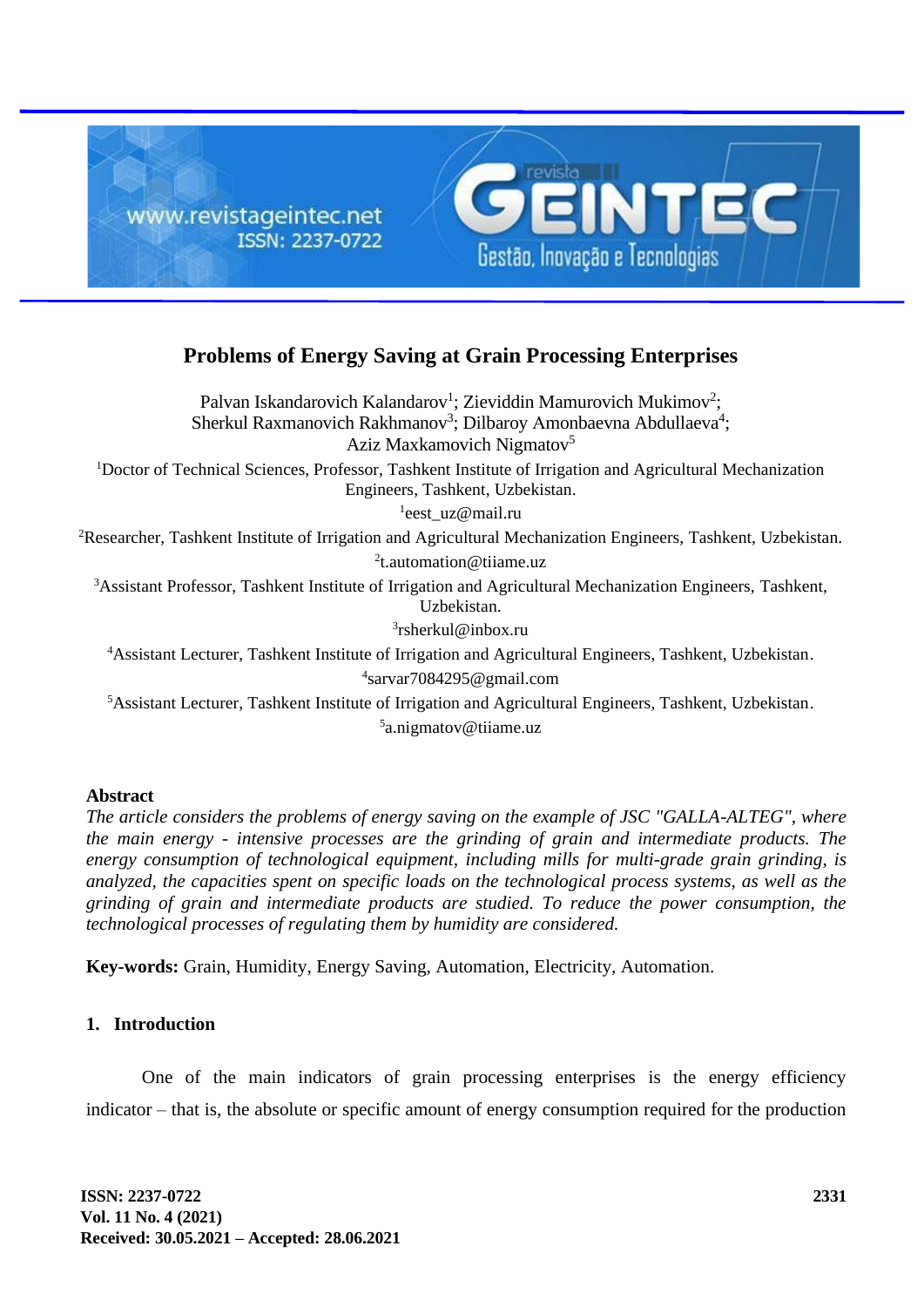of products established by regulatory documents. Let's consider this case on the example of JSC" GALLA-ALTEG".

The flour and grain industry is one of the most socially significant branches of the agroindustrial complex. An important task facing the employees of the flour milling industry is to improve the quality of finished products, taking into account the introduction of energy-saving technology. The issue of rational use of electricity at the enterprise is no less important today than the production of high-quality products [1].

At this flour milling enterprise, the main energy - intensive processes are the grinding of grain and intermediate products. The energy consumption for the technological process should be reduced primarily through the rational organization and management of the process of operation of technological equipment, if where the electricity costs are taken as 100 %, then the grinding process accounts for at least 70% of the total consumption.

Let's analyze the process of electricity consumption in the mill, the initial ones are presented in table 1.

| raore reflection, consumption in the mini- |                                                       |      |        |  |  |  |  |
|--------------------------------------------|-------------------------------------------------------|------|--------|--|--|--|--|
| $N_2$                                      | Name                                                  | Work | Idling |  |  |  |  |
|                                            | Grain cleaning department                             | 22%  | 13%    |  |  |  |  |
| $\overline{2}$                             | Shod rollers (6 systems)                              | 20%  | 14%    |  |  |  |  |
| 3                                          | Grinding and grinding (10-12 pairs of rollers)        | 25%  | 8%     |  |  |  |  |
| $\overline{4}$                             | Sieving on spills and borates (sieving on borates 6%) | 16%  | 9%     |  |  |  |  |
| 5                                          | Veiki                                                 | 6%   | 6%     |  |  |  |  |
| 6                                          | Transmissions                                         | 6%   | 6%     |  |  |  |  |
| 7                                          | Elevators and augers                                  | 5%   | 4%     |  |  |  |  |
| Total:                                     |                                                       | 100% | 50%    |  |  |  |  |

Table 1 - Electricity consumption in the mill

Table 2 - Norms of specific electricity consumption for flour mills kW, h per 1 ton of flour

| Grinding                       | With mechanical<br>transportation of products | With pneumatic transport of<br>products |
|--------------------------------|-----------------------------------------------|-----------------------------------------|
| Multi-grade and 72% soft wheat | 55-65                                         | $86 - 102$                              |
| Durum wheat to pasta flour     | 60-66                                         | 93-102                                  |
| Single-grade 85%               | $48 - 55$                                     | 67-77                                   |
| Wallpaper                      | $21 - 24$                                     | $30 - 34$                               |

One of the main tasks of the processing industry enterprises at present is to save electric power resources. The development of an effective system that allows linking all the numerous processes and their parameters into a single whole, determining their mutual influence, and finding optimal flour production modes with maximum equipment productivity and minimum energy consumption is an important task [2].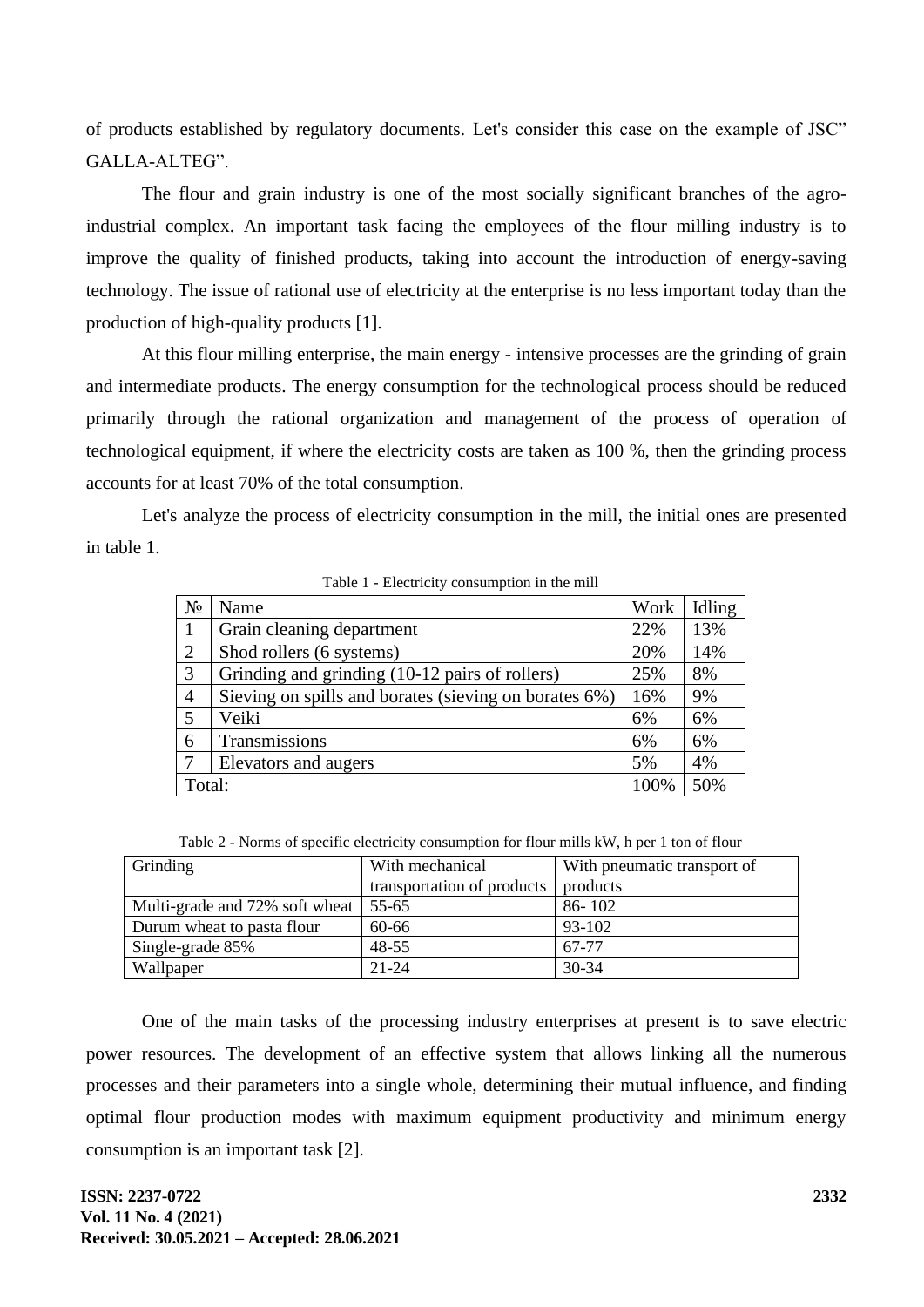The consumption of electricity by multi-grade grinding mills depends on many factors, among which the most important are: grain dumping, milling properties are determined by the yield and quality of flour, including flour of high grades (the highest and first), the consumption of electricity for the production of 1 ton of flour, which depends on the quality and condition of the grain — ash content, glassy, humidity, nature, density, size and alignment, weight of 1000 grains, strength and hardness of grain [3].

The hydrothermal processing (GTO) of grain is considered as an object of research, which is used in the technology of flour, cereals as a mandatory and highly efficient technological operation of preparing grain for processing. At the same time, hydrothermal processing of grain allows you to obtain products of pre-determined humidity and provides longer periods of safe storage.

To select the method, we use the well-known cold conditioning method, in which the grain is moistened with water at a temperature of 15...20  $^{\circ}$ C, and then its cooling - isothermal exposure for a certain time. When cooling, moisture is distributed over the anatomical parts of the grain, accompanied by the following structural, mechanical and technological transformations:

- Swelling with the release of the heat of hydration;
- Loosening of the endosperm due to an increase in the specific volume;
- The development of microcracks in the endosperm;
- Weakening of the connection of the shells and the aleurone layer with the starch part of the endosperm due to the difference in the change in specific volumes during swelling.

# **2. Results of the Study**

The results of the joint study once again confirmed the inefficient distribution of electricity and electricity consumption across systems [4], (Table. 3) with the capacity of a flour mill of varietal grinding of wheat with a capacity of 200 t/day, two sections are used, and the total capacity of the mill is  $400$  t / day.

| N <sub>0</sub> | Auxiliatel oborud                    | Work  |
|----------------|--------------------------------------|-------|
| 1              | Grain cleaning department            | 18%   |
| $\overline{c}$ | Drannye sisteme                      | 22.5% |
| 3              | Grinding system                      | 11.5% |
| 4              | Grinding in / st V. T. h entoleitori | 25%   |
| 5              | Pneumatic transport                  | 12.0% |
| 6              | Sifting+ vymolny process             | 0.64% |
| 7              | Wake-up $+$ aspiration               | 0.21% |
| 8              | Auxiliary equipment                  | 10.0% |
| Total:         | 100%                                 |       |

Table 3 - Energy distribution in a mill with a capacity of 200 tons per day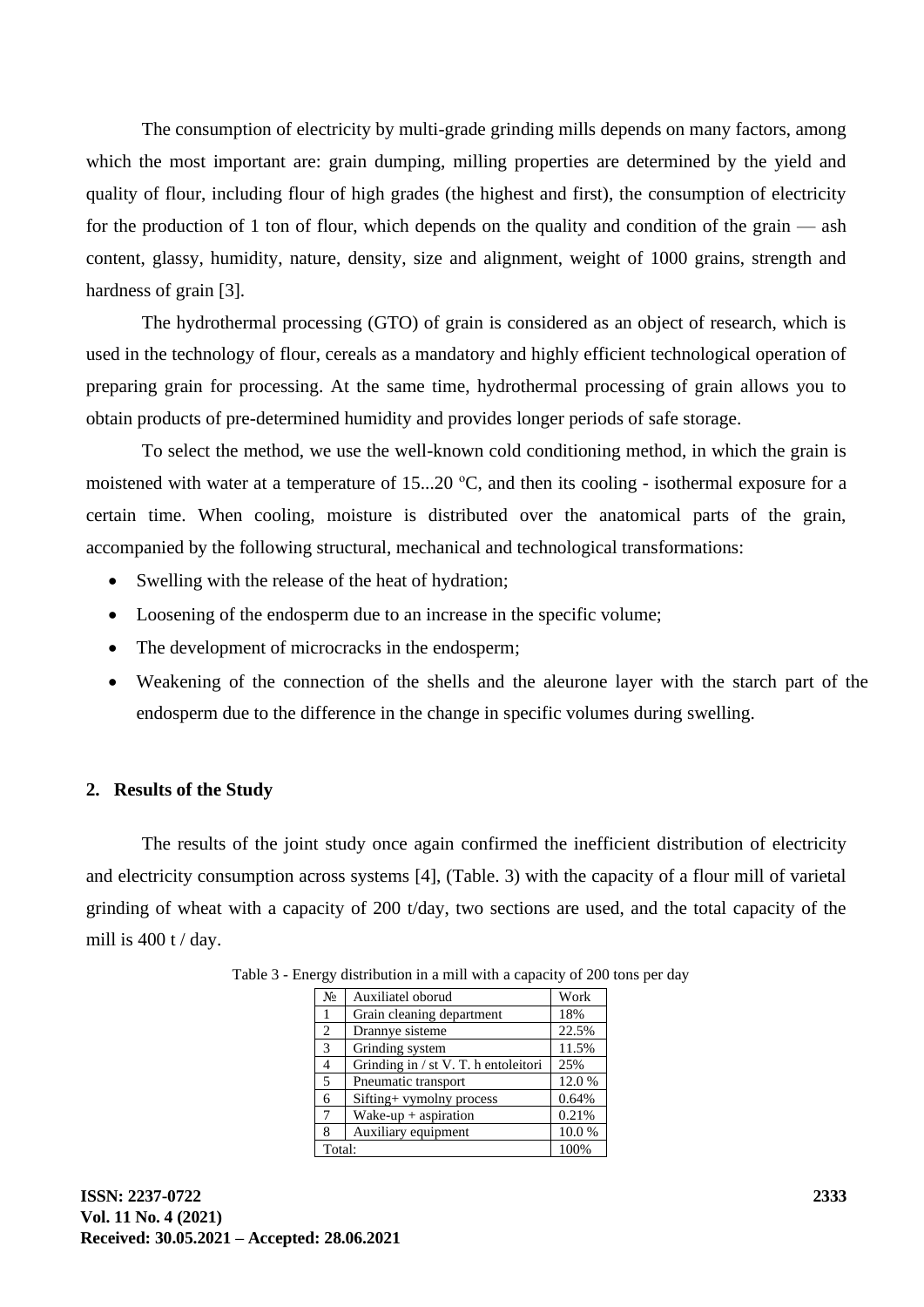The electricity consumption for 200t/day during the year (working period of 300 days) reaches 7... 8 million kWh during pneumatic transport of grain and its grinding products. We also studied the capacities spent on specific loads on the technological process systems, as well as the grinding of grain and intermediate products.

| 1 able 4 - Eliergy distribution across the draile systems in %              |     |                    |  |        |        |  |  |
|-----------------------------------------------------------------------------|-----|--------------------|--|--------|--------|--|--|
| In I<br>In $II$                                                             |     | In IYG<br>In $III$ |  | In IYF | In $V$ |  |  |
| the system   the system   the system   the system   the system   the system |     |                    |  |        |        |  |  |
|                                                                             | 4.8 | 4.8                |  |        |        |  |  |

 $T$  able 4 -  $\Gamma$  and  $\Gamma$  distribution across the drame systems in  $\alpha$ 

Table 5 - Energy distribution for the grinding of intermediate products in the grinding system, entoleitori in %

|  |  |                                                                                                                     |  |  | $ C-1 C-2 C-3 C-4 C-5 C-6 C-7 C-8 C-9 $ Entolet |
|--|--|---------------------------------------------------------------------------------------------------------------------|--|--|-------------------------------------------------|
|  |  | $\mid$ 4.8 $\mid$ 2.6 $\mid$ 2.6 $\mid$ 1.94 $\mid$ 1.94 $\mid$ 1.94 $\mid$ 1.43 $\mid$ 1.43 $\mid$ 1.43 $\mid$ 4.9 |  |  |                                                 |

From the analysis of energy distribution, it is clear that the most important direction of development for the enterprise is to increase production efficiency and save all types of resources. Along with the increase in production volume, at the same time, the task of reducing the energy intensity of the production process becomes urgent [5].

The analysis shows that more than 13 types of equipment are used in the production of varietal flour at this enterprise, the total cost capacity is about 95-100%, and the load is about 70- 75%. After analyzing the distribution of electricity, we found that a significant part of the production, up to 90 %, is precisely the energy consumption, and its transmission is about 9-10%. And here, first of all, efforts should be directed to saving energy and reducing its consumption.

It should be noted that, for specialists of flourmills, it is necessary to study more deeply and continue to develop modern technology of flour production in order to make it highly efficient, compact, economical and easy to maintain, as well as to create flourmills that can control and optimize the process themselves. For this purpose, the introduction of automation systems is one of the urgent tasks of production. A growing number of sensors and software replaces the manual control of the flour mill and helps to guarantee as well as ensure constant quality control.

Introduction of automation systems it is necessary to control the parameters of the technological process during grain storage and in the production of flour. The main energy-intensive sections in the mill are equipped with semi-automated control systems.

For this purpose, the following automation scheme and grain moisture control is recommended, which is shown in Fig. 1.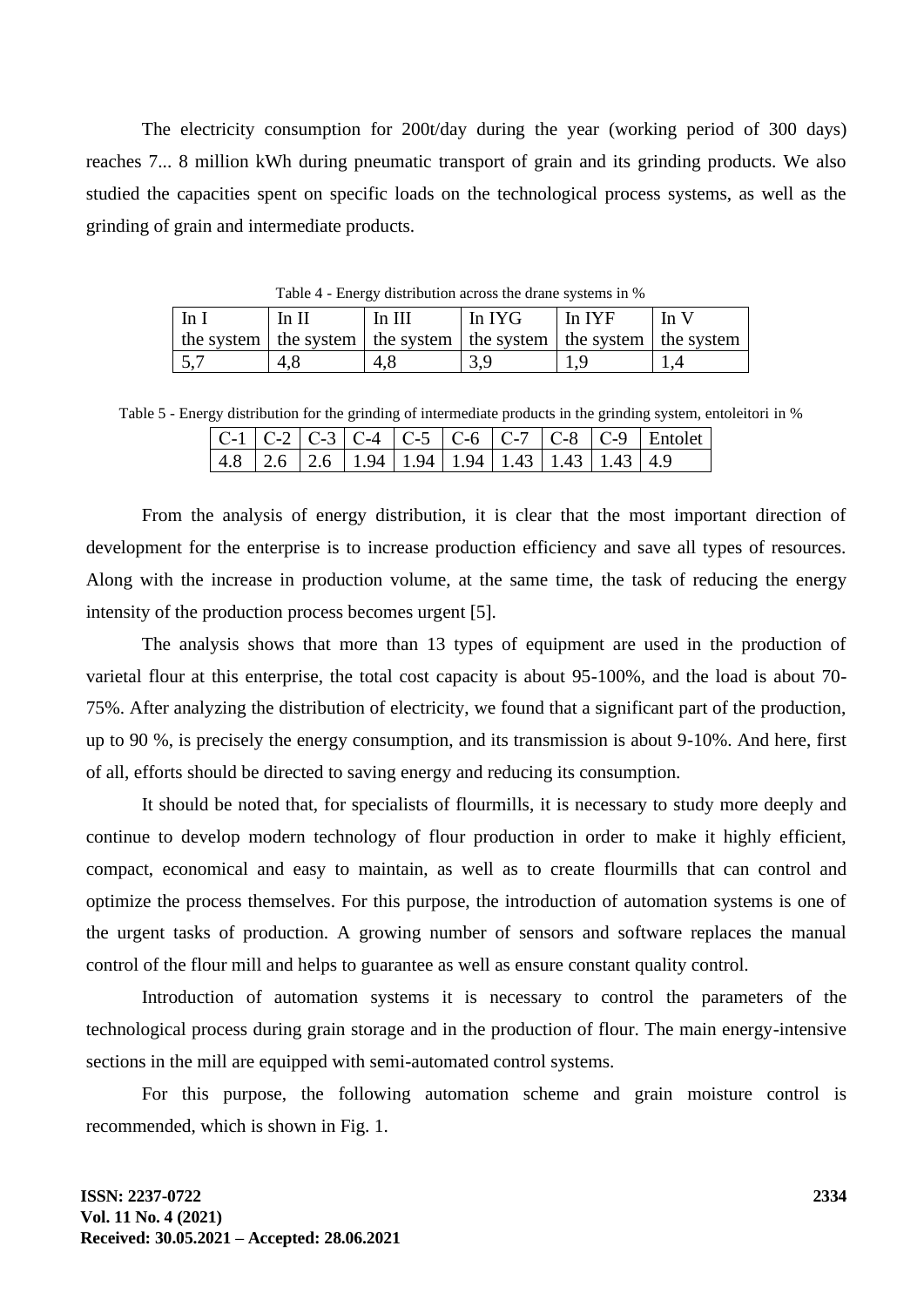### Figure 1 - Technological scheme of hydrothermal grain processing in JSC " GALLA-ALTEK"



1-grain washing; 2-distribution auger; 3-capacitive hopper; 4-mixer auger; 5-humidity control device; 6-screw mixer;

Figure 5 shows a grain moisture monitoring device between the first and second cooling, a moisture meter is used, a capacitive primary converter, which is a remote sensor of a cylindrical metal-ceramic structure made of titanium alloy, which allows it to be used on a conveyor belt or pipe (auger) for a long time without deterioration of its parameters in real time.



Figure 2 - A device for monitoring grain moisture in real time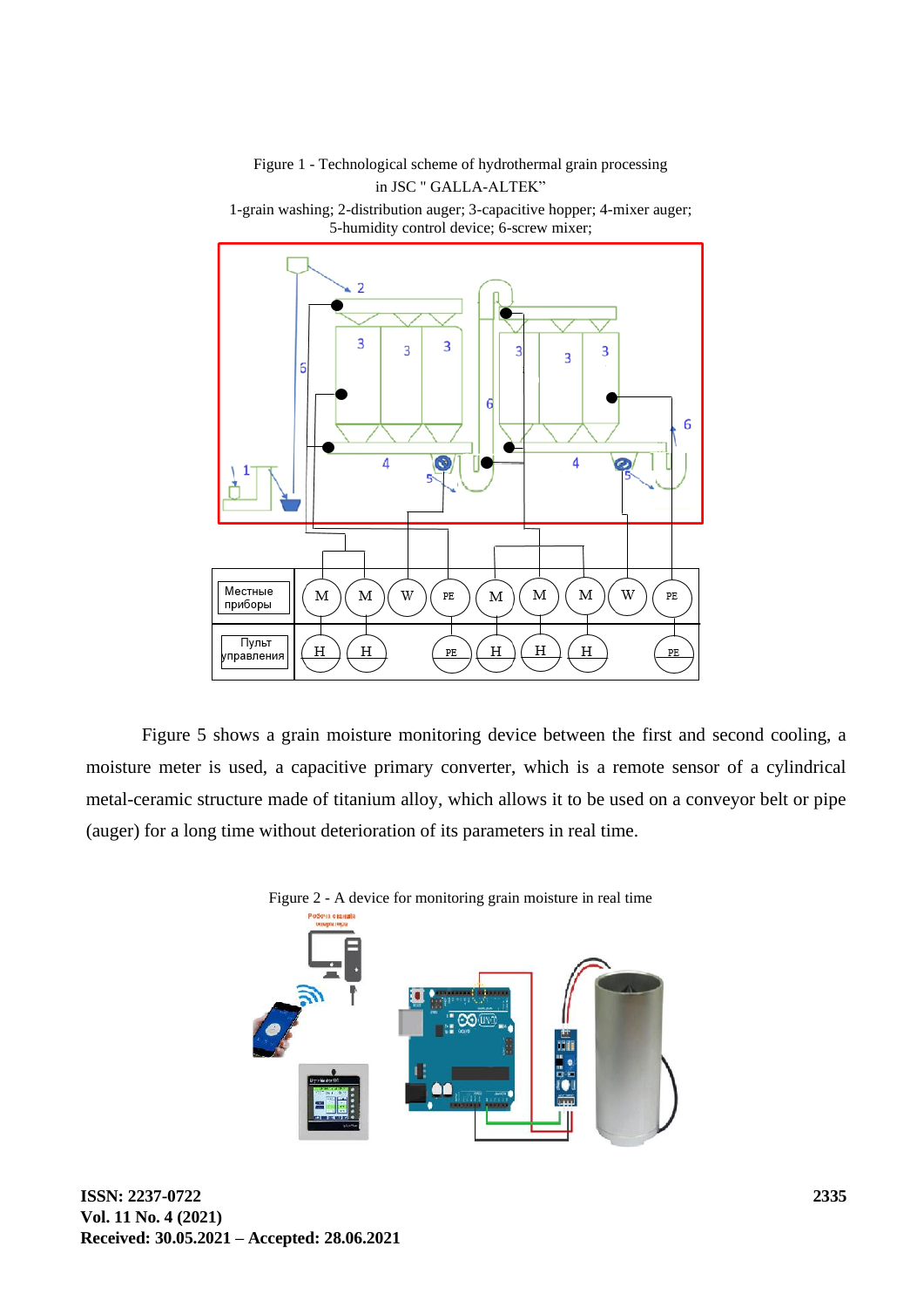Due to the above design feature of the primary converter, it is possible to use the sensor on the conveyor belt or screw for a long time without deterioration of its parameters with a minimum error of the measured value of the permittivity, and therefore the humidity value in the sample sample or the sample volume on the conveyor belt [7].

#### **3. Discussion of Materials**

High competition in the flour market requires special attention to the efficiency of management and technological processes at flour milling enterprises. Unfortunately, the grain dictates strict requirements for the quality of individual functions for regulating the performance of the line.

Hydrothermal treatment (GTO) allows you to directly change the initial properties of the grain (physico-chemical, structural-mechanical, biochemical, etc.). Due to the influence of moisture, temperature, as well as anti-aging, for example, the vitreousness of wheat grain decreases, the degree of loosening of the endosperm increases, under the influence of developing biochemical processes, chemical substances are redistributed along the anatomical parts of the grain. With correctly selected wheat GTO modes, the ash content of high-grade flour decreases, the flour yield increases by 1-2% or more [8, 9], and the main priority remains to improve the automatic regulation of the operating parameters of the technological process in complex branched schemes [10].

An important factor can also be considered the case when energy resources are spent when controlling the moisture content of grain, both during the period of receipt, storage, and also during the process of rejuvenation (humidification), especially the control of the moisture content of raw materials before processing [11].

The analysis of literary sources [12, 13, 14, and 15] shows that in scientific literature there is almost no information about the features of the process of moistening the grain of these crops and the energy costs for these needs, therefore, the study of the distribution of moisture in the grain during moistening is of particular wide interest. During hydrothermal processing, complex processes of physico-chemical and biochemical nature develop under the influence of changes in humidity and temperature in the grain. Thanks to them, the technological properties of the grain also change depending on its initial characteristics, the method, the mode of hydrothermal treatment and other factors, as a result of which it is possible to achieve good indicators of energy saving.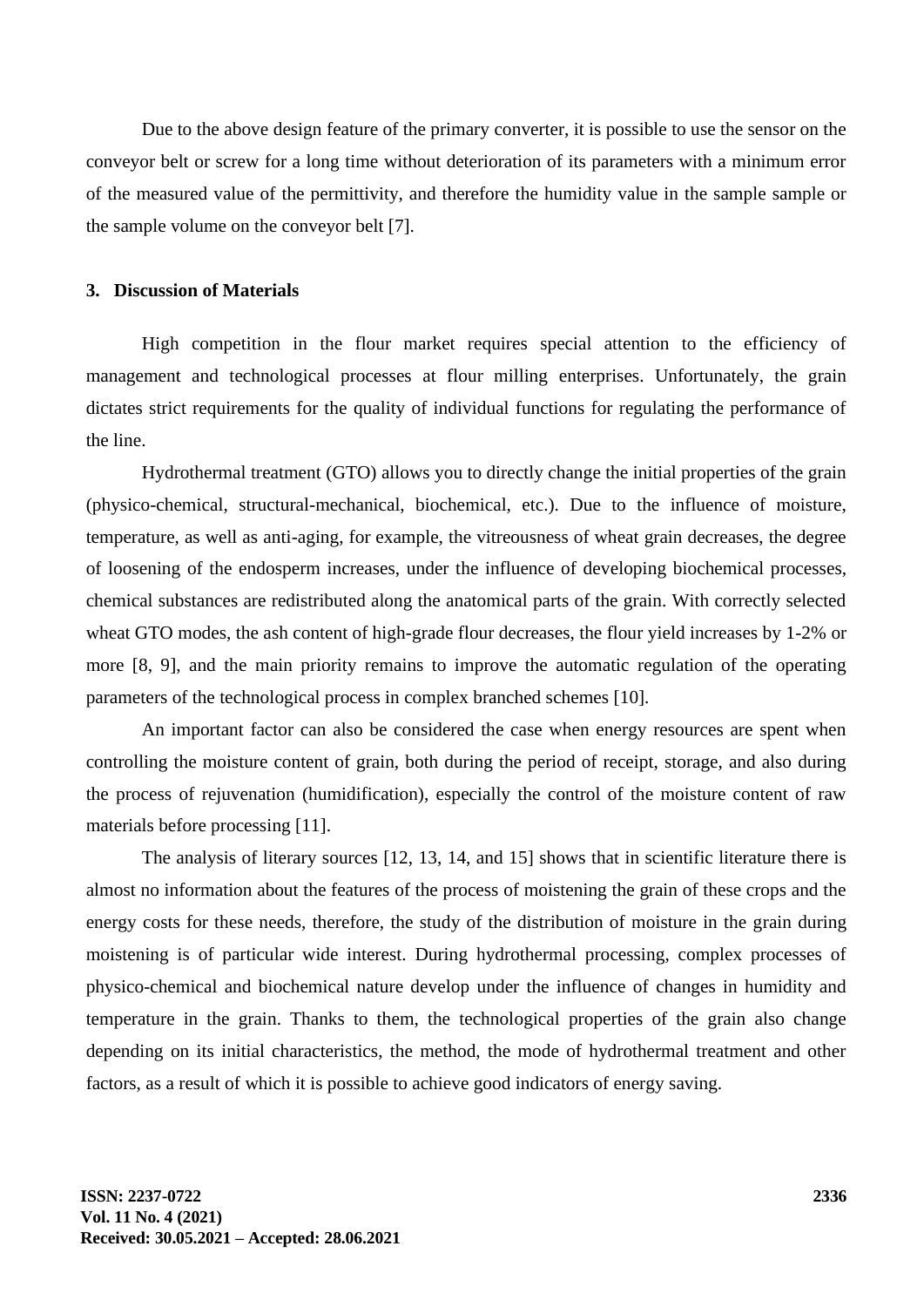It should be noted that these advantages are achieved only under optimal conditions of grain humidification and conditioning, which require automation of the entire process of hydrothermal treatment [16].

Automation of the grain humidification process has become particularly important in today's conditions, when the number of grain producers has increased, and the size of grain batches delivered to the mill has decreased. The moisture content of the grain entering the grain cleaning during one shift varies significantly. Manual regulation of the humidification process with laboratory humidity control does not ensure the supply of grain with a given humidity to the first shingle system [17].

As a result, the uncertainty or error reaches large values, which requires constant adjustment of the grain grinding process. [18]. In this regard, the use of humidity control devices and its operation as part of automation and production processes that will allow us to neglect unnecessary losses of electricity, and in our opinion it is one of the urgent tasks of the enterprise [19].

#### **4. Conclusions**

The main energy - intensive processes are the grinding of grain and intermediate products. To solve this problem, it is necessary to regulate the humidification system. For this purpose, it is recommended to use a complex of an automated system, which should consist of the following main blocks: grain moisture measurement, grain flow measurement unit, as well as a microprocessor control and control device. It also needs to include a water control and monitoring unit. As a result, we will get an automatic monitoring and control system, which will allow us to apply an automated humidification system using high-precision meters of grain moisture, water consumption and grain, in general, it will make it possible to stabilize the output moisture of grain.

In turn, this approach to the automatic control system will allow the rational use of grain and increase the efficiency and energy saving of flour milling production, as well as obtaining maximum profit while meeting the demand for the company's products. Analyzing the distribution of electricity will lead to a decrease in both energy intensity and gross domestic product [20].

#### **References**

Ptushkin A. T., Novitsky O. A. *Automation of production processes in the field of grain storage and processing.* Moscow: Kolos, 1979, 335 p. (In Russ.)

M. P. Asmaev, Yu. F. Markov, S. A. Podgorny. *Automatic grain humidification at flour-milling enterprises.* Izvestiya VUZov. Food industry No. 1-2. 2005. pp. 45-51. (In Russ.)